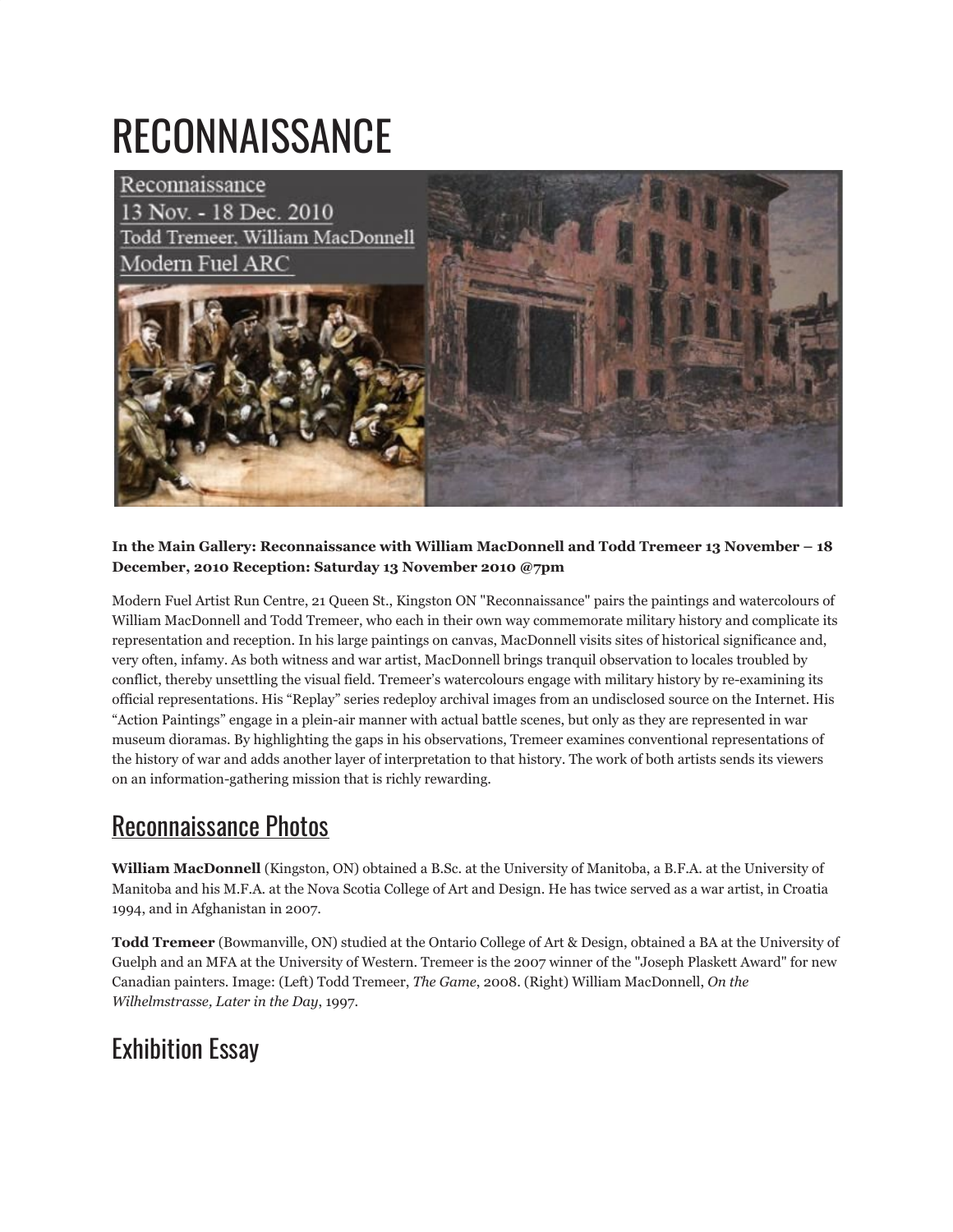The work by William MacDonnell and Todd Tremeer in "Reconnaissance" deals with heavy subject matter, military conflict and its representation, in a way that is not heavy-handed. The work raises many questions concerning technology, history, aesthetics, and politics; to provide a pithy response is a challenge. In "The Work of Art in the Age of Mechanical Reproduction," Walter Benjamin wrote, "All efforts to render politics aesthetic culminate in one thing: war" (*Illuminations* (1969)). With reference to "Reconnaissance," one could write that all efforts to render war aesthetic culminate in politics, which might be a brief way of formulating what Jacques Rancière proposes in *The Politics of Aesthetics* (2004).

He suggests that there is an aesthetics at the core of politics that Benjamin left unarticulated when he posed the politicization of art in opposition to the aestheticization of politics. Politics and aesthetics find their junction in Rancière's concept of "the distribution of the sensible" that describes an orchestrated revelation of what is common to a community and of who gets to participate in it. Rancière writes, "*Politics revolves around what is seen and what can be said about it, around who has the ability to see and the talent to speak, around the properties of space and the possibilities of time.*" This quotation can certainly be applied generally to maneuvering in an art world whose language can appear as exclusive as a code, a secrecy that is arguably of utmost importance in politics and warfare. It can also be applied more specifically and less grandly to the strategies and techniques used by MacDonnell and Tremeer in their work.

The works in "Reconnaissance" is political then, beyond the artists' statements and the positioning of their work, not only in what it chooses to make visible, but also and perhaps most importantly, in what it shows to be invisible. The work in this exhibition by William MacDonnell spans two decades of his practice and encompasses at least a century's history. As if providing a framework for the exhibition, two of his monumental paintings bookend the gallery: "On the Wilhemstrasse, Later in the Day"(1997), a painting of the blasted façade of Hiltler's Chancellery building completed by MacDonnell after a period of research in Berlin; and "Ruin Upon Ruin"(2010), a similarly evocative ruin that the artist encountered during his recent deployment as an official War Artist in Afghanistan. MacDonnell has traveled extensively in an unofficial role as a war artist, documenting in his paintings sites of conflict around the world. "Reconnaissance" also includes paintings based on his observations of the conflict in the Balkans. Rarely are the signs of warfare highly visible in MacDonnell's paintings, except as the visual echoes of that conflict in a haunted landscape. Presenting sites of contemplation, the paintings activate a kind of detective work or vigilance in the viewer, who searches for clues in their surfaces and in their titles.

"History Painting, Post Mortem, 15 Januar 1919"(1994), for example, has a title indicating that what might otherwise be merely a mildly grim tourist snapshot of Berlin is in fact a picture of the site commemorating Rosa Luxembourg's murder. As Grigori or watcher angels are a recurring motif, often hidden, in MacDonnell's work, it would not be too much of a stretch to equate the perspective of those who view his paintings with that of the angel in the ninth of Benjamin's "Theses on the Philosophy of History" (*Illuminations* (1969)), who, turned towards the past, sees one single continuous catastrophe. Whereas MacDonnell has traveled great distances to be proximate to actual scenes of military conflict, Todd Tremeer pointedly exaggerates the distance between his work and the experience of war, which is only approximately rendered. His "Replay" series (2008-9), for example, was produced during a residency in France, where, instead of drawing from the serene landscapes bearing little trace of the devasting wars they endured, Tremeer chose to reproduce archival military images. Found on-line using Google image searches, with keywords such as "soldiers with models" for example, the beguiling images he produced appear with few cues and little information to determine the context for their depicted activities: a soldier painting a model airplane, men hoisting a giant limp tank like a balloon, or a group in uniform huddled for what could be either a strategy session or a game of marbles. These paintings follow on another series of work called "Action Paintings"(2006-10), which depict battle scenes as they are staged in war museum dioramas visited by Tremeer.

In both series, not only does Tremeer foreground the fact that he is presenting the viewer with his depiction of a representation of military history, but also he underscores the incomplete and constructed nature of those representations. Just as the war museum dioramas present a truncated and compressed facsimile of a battleground, Tremeer's images compress the essential information in compositions that are as striking for what they leave out as